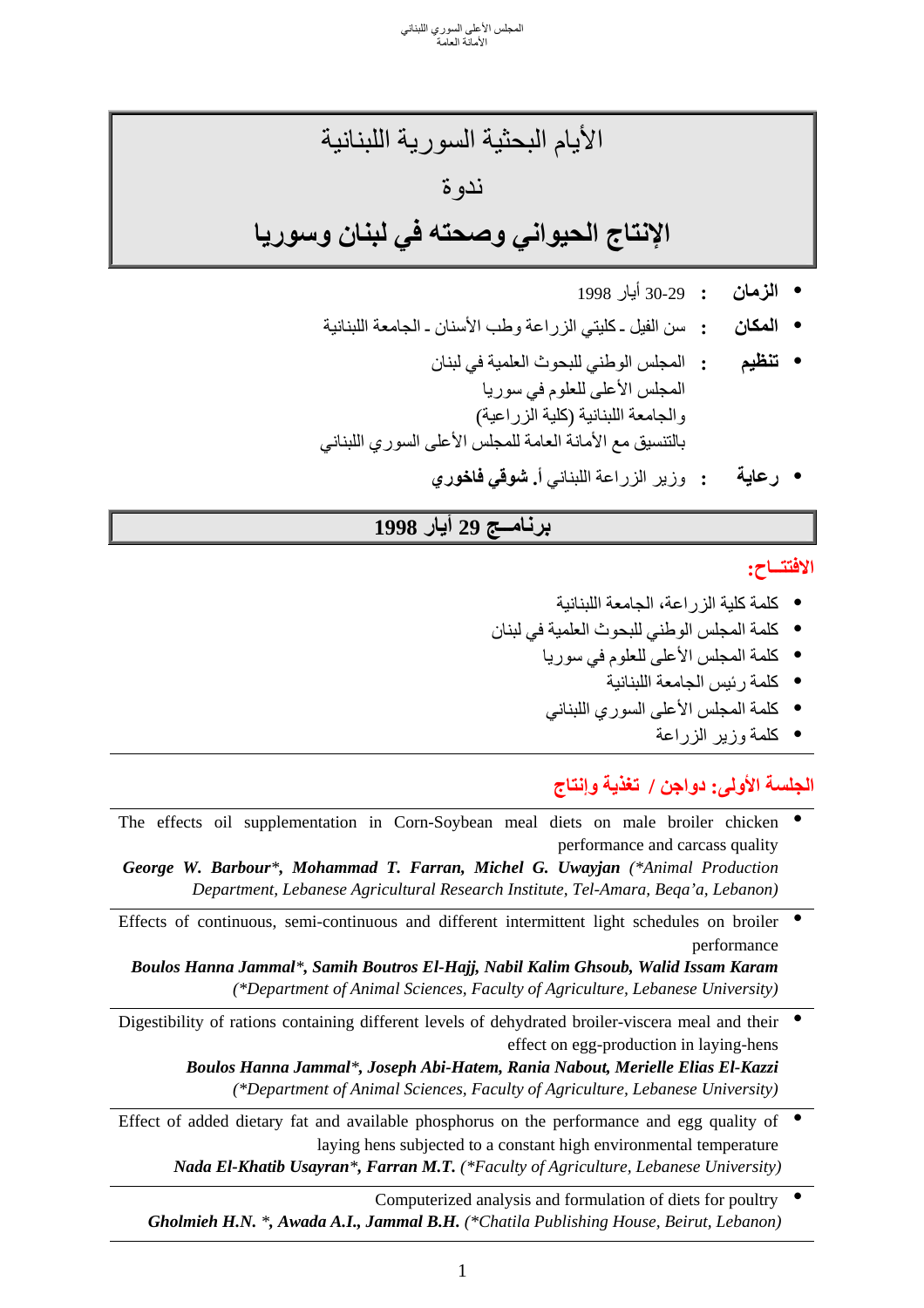- Performance of broilers and layers fed high levels of treated vetch seeds *Mohammad T. Farran\*, Puzant B. Dakessian, Michel G. Uwayjan, Fawwak T. Sleiman, Vahe M. Ashkarian (\*Department of Animal Sciences, Faculty of Agricultural & Food*  *Sciences, American University of Beirut)*
	- **رياض قصيباتي، أحمد مفيد صبح، حسن طرشة** (آلية الطب البيطري، جامعة البعث) استخدام حبوب الترمس المنتجة في سوريا في تغذية الفروج
	- **رياض قصيباتي، أحمد مفيد صبح، مصطفى رحال** (آلية الطب البيطري، جامعة البعث) تقدير الكفاءة الإنتاجية لفراخ اللحم (الفروج) في ظروف التربية المحلية في سوريا
- تطور الوزن الحي وتحديد عمر ذبح الفراريج عند استخدام الإضـاءة المستمرة والمتقطعـة لـيلاً من خـلال<br>معادلات Lehmann الرياضية **محمد المحروس**
	- **•** استخدام الأعلاف غير التقليدية في تغذية الحيوان والدواجن<br>م*يشيل قيصر نقولا (قسم الإنتاج الحيواني، كلية الزراعة، جا<i>معة البعث)*

#### **الجلسة الثانية: فيزيولوجيا الحيوان / تناسل، تربية وتحسين**

- Effet du poids corporel sur la precocite de la saison sexuelle chez les antenaises Awassi  $\bullet$ *Saab Fares Abi-Saab\*, Hind Karim Farah (\*Conseil National de la Recherche Scientifique)*
- Influence of different percentages of sesame hull in ration on the performances of Awassi lambs *Saab Fares Abi-Saab\*, Sleiman F. T., Kreidy S.A. (\*Lebanese National Council for Scientific*  *Research)*
- Preliminary studies on a prototype for sperm collection from Awassi rams  $\bullet$ *Saab Fares Abi-Saab\*, EL-Khoury-Merheb N. N. (\*Lebanese National Council for Scientific*  *Research)*
- Characterization and developmental regulation of mammary-derived growth promoting • activities and gelatinases in sheep *Rabih S. Talhouk\*, Fadwa Maa'ni, Mounir Abi-Said, Ghada S. Zoubiane, Carol Simaa'n, Shady K. Hamadeh, Elie Barbour (\*Department of Biology, Faculty of Arts & Sciences,*  *American University of Beirut)*
	- دراسة تأثير الآباء والأمهات الوراثي في إنتاج الحليب في مبقرة الرائد<br>*فراس الجركس (جامعة حلب، حلب)*
- Suivi technique des parametres zootechniques dans un élevage cunicole au Liban  $\bullet$ *Elham Iskandar El-Hajj\*, Chahine Georges Boutros, Wissam Kozhaya Doumet (\*Faculté*  *d'Agronomie, Université Libanaise)*
	- استخدام سلالة أغنام الكيوس القبرصية في رفع الكفاءة التناسلية عند الأغنام المحلية<br>*علي ديب (قسم الإنتاج الحيو اني، كلية الز ر اعة، جا<i>معة البعث)*
- تقويم قوة الهجين وخصائص إنتـاج الحليب في الهجن الناشئة عن التصالب مـا بـين الفريزيـان والأبقـار<br>المحلية

**محمد مروان السبع** (قسم الإنتاج الحيواني، آلية الزراعة، جامعة حلب)

• رفع آفاءة الغنم العواسي التناسلية **سليمان سلهب، محمد ربيع المرستاني، ياسين المصري** (قسم الإنتاج الحيواني، آلية الزراعة، جامعة دمشق)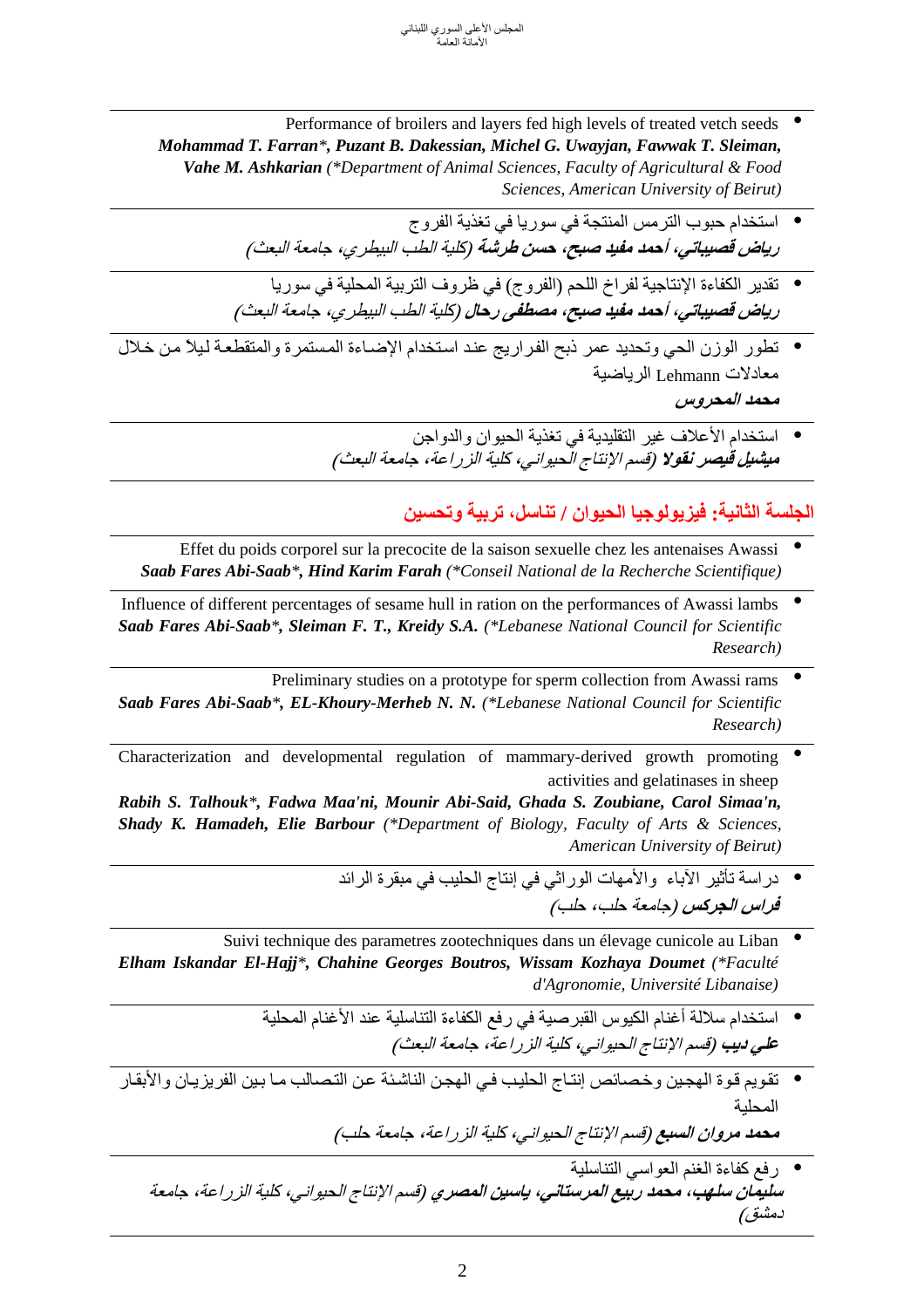• دراسة مقارنـة لإنتـاج الحليب ونسبة الدسم الفريزيـان والأبقـار البلديـة وأربعـة طـرز هجينـة مـن التـصـالب<br>التدريجي بينهما في منطقة أريحا **معن عدل** 

# **برنامــج 30 أيار 1998**

**الجلسة الثالثة: صحة / أمراض / مناعة** 

Evaluation of an enrofloxacin-treatment program against mycopi-asma gallisepticum infection •in broilers

*Barbour E. K. \*, Hamadeh Sh. K., Talhouk R. S., Sakr W., Darwish R. (\*Department of*  *Animal Science, Faculty of Agricultural & Food Sciences, American University of Beirut)*

 Competitive exclusion approach in reduction of *valmonella enteritidis* infection in chickens • *Jurdi L. H. \*, Barbour E. K., Talhouk R. S., Eid A. (\*Department of Animal Science, Faculty*  *of Agricultural & Food Sciences, American University of Beirut)*

- تحضير لقاح جدري مشترك للماعز والأغنام<br>**ج***ان بطرس حكيم (المجلس الوطني للبحوث العلمية)*
- در اسة عن انتشار الديدان المعدية ـ المعوية وبعض الطفيليات الداخلية عند الأبقار والعجول<br>ع*بد الكريم خالد (قسم الأحياء الدقيقة، كل<i>ية الطب البيطري، جامعة البعث)* 
	- **محمد نادر دباغ** (آلية الطب البيطري، جامعة البعث) مسببات إمراضية انزياح المعدة الرابعة (الأنفحة) وتطورها
	- نشخيص انزياح الأنفحة (المعدة الرابعة) إكلينيكياً ومخبرياً<br>مح*مد نادر دباغ (كلية الطب البيطري، جامعة <i>البعث)*
- **دارم طباع، فرانك شينكل** (آلية الطب البيطري، جامعة البعث) تأثير نظام الإدارة على تطور التهاب الضرع تحت السريري في مزارع الأبقار الحلوب في سوريا
	- در اسة عدد الخلايا الجسمية في الحليب كمؤشر لبداية التهاب الضر ع تحت السريري<br>*شحادة قصقوص(\*)، تامر حداد (\*كلية الز ر اعة، جامعة دمشق)*
- L'effet du vaccin antimarek sur la réponse immunitaire contre les maladies de newcastle, la  $\bullet$  bursite et la bronchite infectieuses *Christo Hilan\*, Mary Helou, Lena Daccache, Antoine Al-Khoury (\*Institut de Recherches*  *Agronomiques, Laboratoire de Fanar)*
- Les salmonelles dans les denrées alimentaires au Liban *Christo Hilan\*, Rakia Kobeissy, Rima El-Hage (\*Institut de Recherches Agronomiques,*  *Laboratoire de Fanar)*

## **الجلسة الرابعة: إنتاج حيواني، سياسة إنتاج، رعي، إدارة، سمك، عسل**

- صحة الحيوان<br>*إبراهيم حنا (كلية الزراعة، جامعة البعث، حمص)*
- Future potential of traditionally fermented dairy by-product Kishk  $\bullet$ *Hussein Kasem Deeb (Faculty of Agriculture, Lebanese University)*